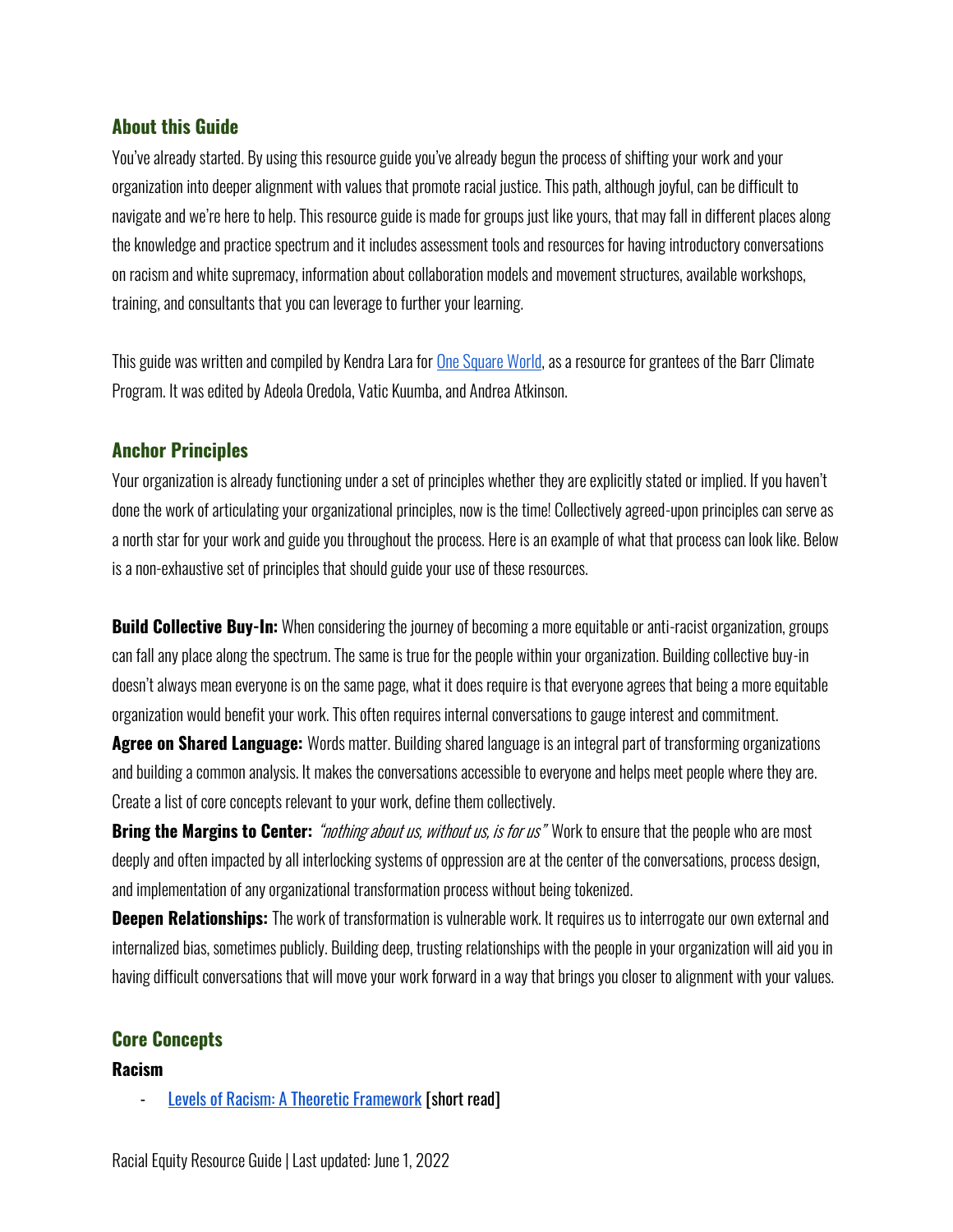- **[Confronting Institutionalized Racism](https://drive.google.com/file/d/1RopPZLaAgfY0fLeZeTa7S2yys2aWHVAX/view) [long read]**
- [A Day in a Life: How Racism Impacts Families of Color](https://medium.com/@Living_Cities/a-day-in-a-life-how-racism-impacts-families-of-color-infographic-963354857dce) [infographic]
- [Let's Talk About Anti](https://www.yesmagazine.org/education/2020/04/07/lets-talk-about-anti-blackness)-Blackness [article, toolkit, resources]
- Non-Black People of Color Need to Start Having Conversations About the Anti-Blackness in Our [Communities](https://www.dosomething.org/us/articles/our-role-as-non-black-people-of-color-in-disrupting-racism) [tool, resources]
- [We Have Medicine for Each Other: How Black Liberation and Native Justice Movements are Directly Linked](https://illuminatives.org/illuminative-on-air-podcast/)
- **[On White Supremacy Culture](https://surjpoliticaledsite.weebly.com/white-supremacy-culture.html)**

### **Structural Racism**

- [What is systemic racism?](https://www.raceforward.org/videos/systemic-racism)
- **[The Unequal Opportunity Race](https://www.youtube.com/watch?v=vX_Vzl-r8NY)**
- **[The House that Racism Built](https://urbanhealth.jhu.edu/_PDFs/Williams_PPT_The_House_that_Racism_Built_4-25-16.pdf)**

# **White Supremacy and White Privilege**

- **[Reckoning With White Supremacy: Five Fundamentals for White Folks](https://scalawagmagazine.org/2020/06/understanding-white-supremacy-protests/)**
- **[The Problem is White Supremacy](https://www.bostonglobe.com/2020/06/29/opinion/problem-is-white-supremacy/)**
- **[The Disruption of White Supremacy](https://www.yesmagazine.org/issue/decolonize/opinion/2018/02/28/the-disruption-of-white-supremacy)**
- **Filipping the Script: White Privilege and Community Building [long read, tool, best practices]**
- [Seeing White](https://www.sceneonradio.org/seeing-white/) [podcast]
- **[From White Fragility](https://drive.google.com/file/d/1BXwNaEpVPOPt4ryNlG29JCCHUy6ayAJ8/view) [graphic]**
- White Privilege: Let's Talk [A Resource for Transformational Dialogue](http://privilege.uccpages.org/) [tool]
- **IDENTIFY 1.1 In Privilly 1.1 Institute Privilege in Progressive and Radical Movements [short read, tool]**
- **[White Anti-Racist Culture Building](https://www.awarela.org/toolkit) [toolkit, resources]**

## **Internalized Racism**

- **[Internalizations](https://www.dismantlingracism.org/internalizations.html) (long read, graphics)**
- [Internalized Racism: A Definition](https://drive.google.com/file/d/1qJA73qwdrxQ6THTkYY5q8raqwlooVS_5/view) [short read]
- **[Internalized Racism Inventory](https://culturalbridgestojustice.org/internalized-racism-inventory/) [assessment tool]**
- **[Healing from the Effects of Internalized Oppression](https://ctb.ku.edu/en/table-of-contents/culture/cultural-competence/healing-from-interalized-oppression/main) [toolkit]**

## **Intersectionality**

- **[What is intersectionality](https://www.youtube.com/watch?v=ViDtnfQ9FHc) [video]**
- [14 Characteristic of an Intersectional Mass Movement](https://organizingchange.org/14-intersectional-movement-characteristics/) [long read]
- **[Ten Tips for Putting Intersectionality into Practice](https://www.opportunityagenda.org/explore/resources-publications/ten-tips-putting-intersectionality-practice) [short read]**
- [3 Examples That Show Even White Privilege Needs to be Viewed Intersectionally](https://everydayfeminism.com/2016/01/white-privilege-intersectional/) [long read]

## **Decolonization**

- [The Climate Justice Movement Must Include Decolonization and Anti-Imperialism](https://truthout.org/articles/indigenous-climate-activists-across-the-world-are-being-imprisoned-and-murdered/) [short read]
- **[Preparing for the End of World as We Know It](https://decolonialfutures.net/portfolio/preparing-for-the-end-of-the-world-as-we-know-it/) [long read]**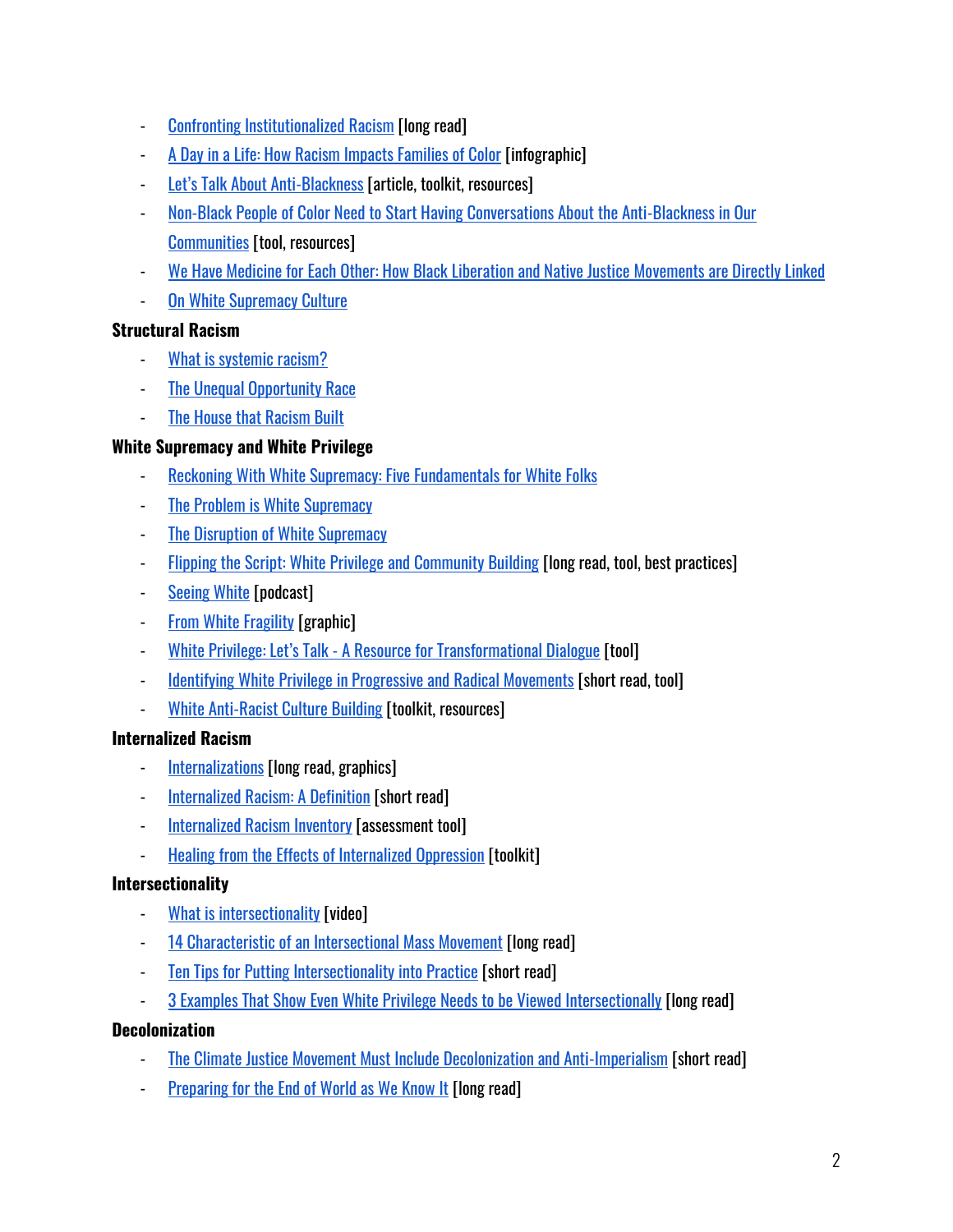- [Decolonizing our Dreams](https://unsettlingamerica.wordpress.com/) [long read]
- [3 Ways To Decolonize Your Nonprofit As Told By A Black Queer Feminist Organizer](https://everydayfeminism.com/2018/05/decolonizing-nonprofits/) [practices]
- [Decolonization: A Resource for Indigenous Solidarity](https://www.annasoole.com/single-post/2018/04/03/Decolonization-A-Resource-for-Indigenous-Solidarity) [toolkit]

## **Racial Equity**

- [What is Racial Justice?](https://www.racefiles.com/2013/07/11/what-is-racial-justice/) [short read]
- **[3 Liberatory Principles for Emerging](https://www.colorlines.com/articles/3-liberatory-principles-emerging-freedom-fighters) Freedom Fighters [practices]**
- [An Indigenous Vision for Our Collective Future: Becoming Earth's Stewards Again](https://nonprofitquarterly.org/an-indigenous-vision-for-our-collective-future-becoming-earths-stewards-again/) [long read]
- **[The Business Case for Racial Equity](https://drive.google.com/file/d/1cOr-gmciSHoAtgytOhOqVscR_rJUL4tC/view) [resource]**
- The problem with that [equity vs. equality graphic you're using](https://culturalorganizing.org/the-problem-with-that-equity-vs-equality-graphic/) [graphics, short read]

# **The Institution of Slavery: Peculiar and Thoroughly American**

- [How Well Do You Know Slavery?](https://www.washingtonpost.com/test-your-knowledge-on-the-history-of-us-slavery/96b42b72-6540-45d1-af88-f297c81afa3c_quiz.html) [quiz]
- [New England's Hidden History](http://archive.boston.com/bostonglobe/ideas/articles/2010/09/26/new_englands_hidden_history/) [article]
- [Slavery and Capitalism](https://www.nytimes.com/interactive/2019/08/14/magazine/slavery-capitalism.html?mtrref=undefined&gwh=B72B3B4377E5F927CC1816CC37E13BB1) [essay] or [episode 2 of 1619: The Economy that Slavery Built](https://www.nytimes.com/2019/08/30/podcasts/1619-slavery-cotton-capitalism.html?action=click&module=audio-series-bar®ion=header&pgtype=Article) [podcast]

# **Starting the Conversation: on Racial Equity and Environmental Justice**

[Why Climate Action is the Antithesis of White Supremacy](https://portside.org/2019-03-19/why-climate-action-antithesis-white-supremacy) [short read] [The Environmental Movement Needs to Reckon with Its Racist History](https://www.vice.com/en/article/bjwvn8/the-environmental-movement-needs-to-reckon-with-its-racist-history) [long read] [How Native and White Communities Make Alliances to Protect the Earth](https://www.yesmagazine.org/issue/good-money/2018/12/20/how-native-and-white-communities-make-alliances-to-protect-the-earth) [long read] [Organizing Cools the Planet: Tools and Reflection to Navigate the Climate Crisis](https://organizingcoolstheplanet.wordpress.com/) [toolkit] [Indigenous Communities and Environmental Justice](https://nonprofitquarterly.org/indigenous-communities-and-environmental-justice/) [short read, data] [Green Equity Toolkit](https://drive.google.com/file/d/1MOdnis-8q8xdG9Mz0l4v9f8dZ_cJDsrT/view) [toolkit]

# **Assessment Tools**

# [An Introduction to Racial Equity](https://racc.org/wp-content/uploads/2015/12/An-Introduction-to-Racial-Equity-Assessment-Tools.pdf) Assessment Tools

## **Organization:** Race Forward

**Description:** Race Forward advances racial justice through research, media, and practice. Race Forward brings systemic analysis and an innovative approach to complex race issues to help people take effective action towards racial equity. Race Forward publishes the daily news site Colorlines and presents Facing Race, the country's largest multiracial conference on racial justice.

# [Power Analysis Survey](http://mccunefoundation.org/wp-content/uploads/2013/05/Power-analysis.pdf)

**Organization:** Communities Creating Healthy Environments **Description:** The Power Analysis is a visual and interactive tool used to map and understand power relationships in the communities where we live or work. This tool can help us answer the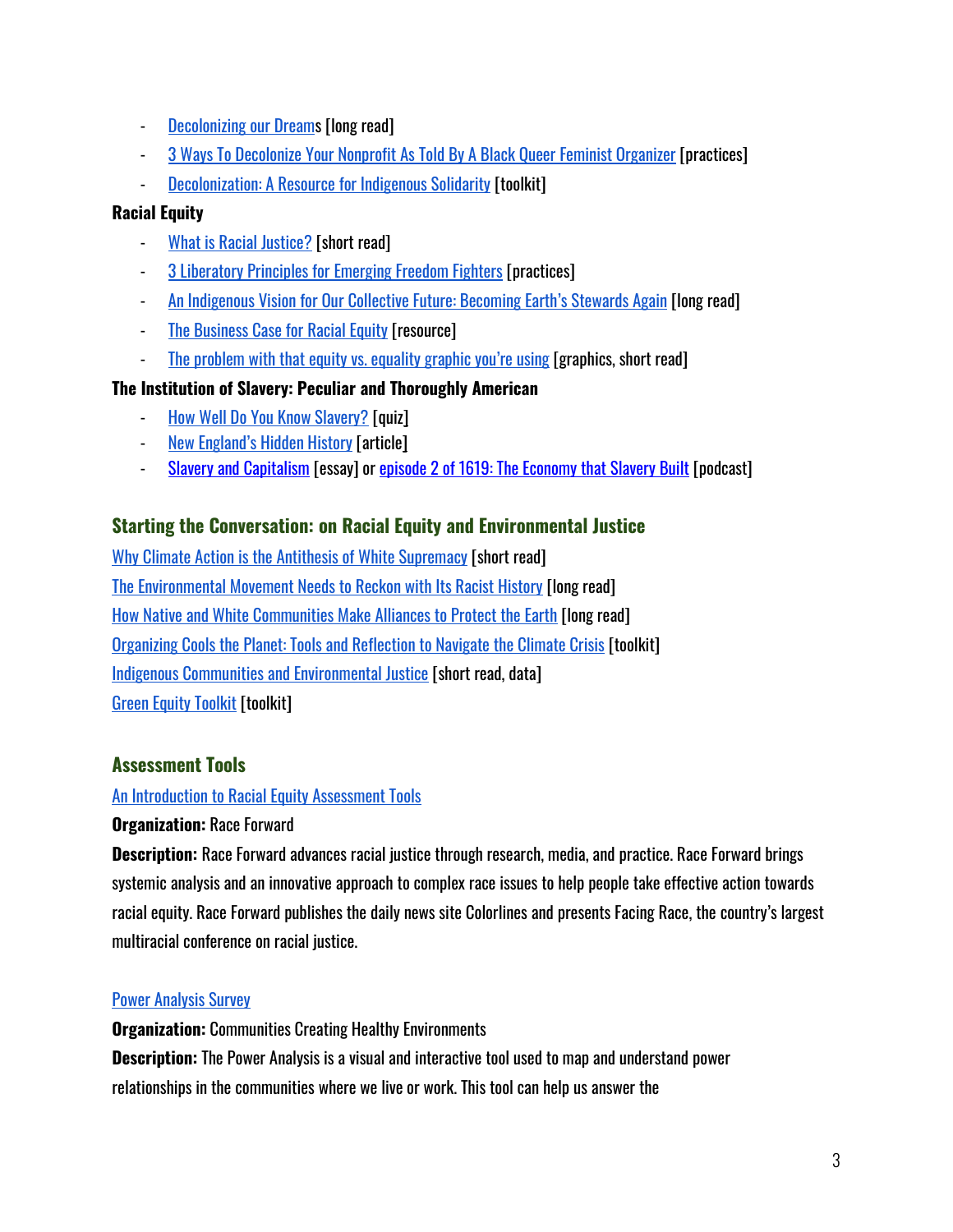following questions: Who has power? How and for what do they use power? What do unequal power relationships have to do with the problems we face? What kind of power would it take for grassroots organizations to win the social justice change we want?

#### [Racial Equity Impact Assessment](https://www.raceforward.org/sites/default/files/RacialJusticeImpactAssessment_v5.pdf)

#### **Organization:** Race Forward

**Description:** A Racial Equity Impact Assessment (REIA) is a systematic examination of how different racial and ethnic groups will likely be affected by a proposed action or decision. REIAs are used to minimize unanticipated adverse consequences in a variety of contexts, including the analysis of proposed policies, institutional practices, programs, plans and budgetary decisions. The REIA can be a vital tool for preventing institutional racism and for identifying new options to remedy long-standing inequities.

#### [Measuring Love in the Journey for Justice: A Brown Paper](https://latinocf.org/wp-content/uploads/2019/07/Shiree-Teng-Measuring-Love.pdf)

#### **Organization:** Shiree Teng and Sammy Nuñez

**Description:** As this is a Brown—not white—Paper, we want to give some perspectives before you dig in. In a sovereign, self-determining perspective, we see Two-Spirit people as sacred gifts. Children are treasured. Elders are respected and privileged. Womyn are beloved and respected and have power and voice. Fathers, sons, and boys are lifted up as the warriors, believers, and loyal friends that they are. Mothers, daughters, and girls are as valued as life itself, seen and treated as blessings. And all relations are sacred.

#### [RACIAL EQUITY TOOLKIT: Applying a Racial Equity Lens to Your Organization](https://www.housingconsortium.org/wp-content/uploads/2016/11/Racial-Equity-Toolkit-Downloadable.pdf)

#### **Organization:** Housing Development Consortium

**Description:** Through education, advocacy, and leadership, HDC supports and inspires its members as they work collaboratively to meet the housing needs of low-income residents throughout King County. Our toolkit is separated by three major characterizations: education, identification, and creation & implementation.

#### [Moving a Racial Justice Agenda Organizational Assessment: Are you ready?](https://drive.google.com/file/d/1UpPhFnAjlxzAnGT39HcazbElqUjij47A/view)

#### **Organization:** Western States Center

**Description:** Not every organization is ready to take on racial justice work even if they are eager to do so. The following assessment is designed to raise critical issues as organizations and organizers think about their capacity to move a racial justice agenda. This assessment is designed to identify potential barriers to taking on a racial justice focus and outline the preparatory work that may be needed to effectively engage in and sustain racial justice work.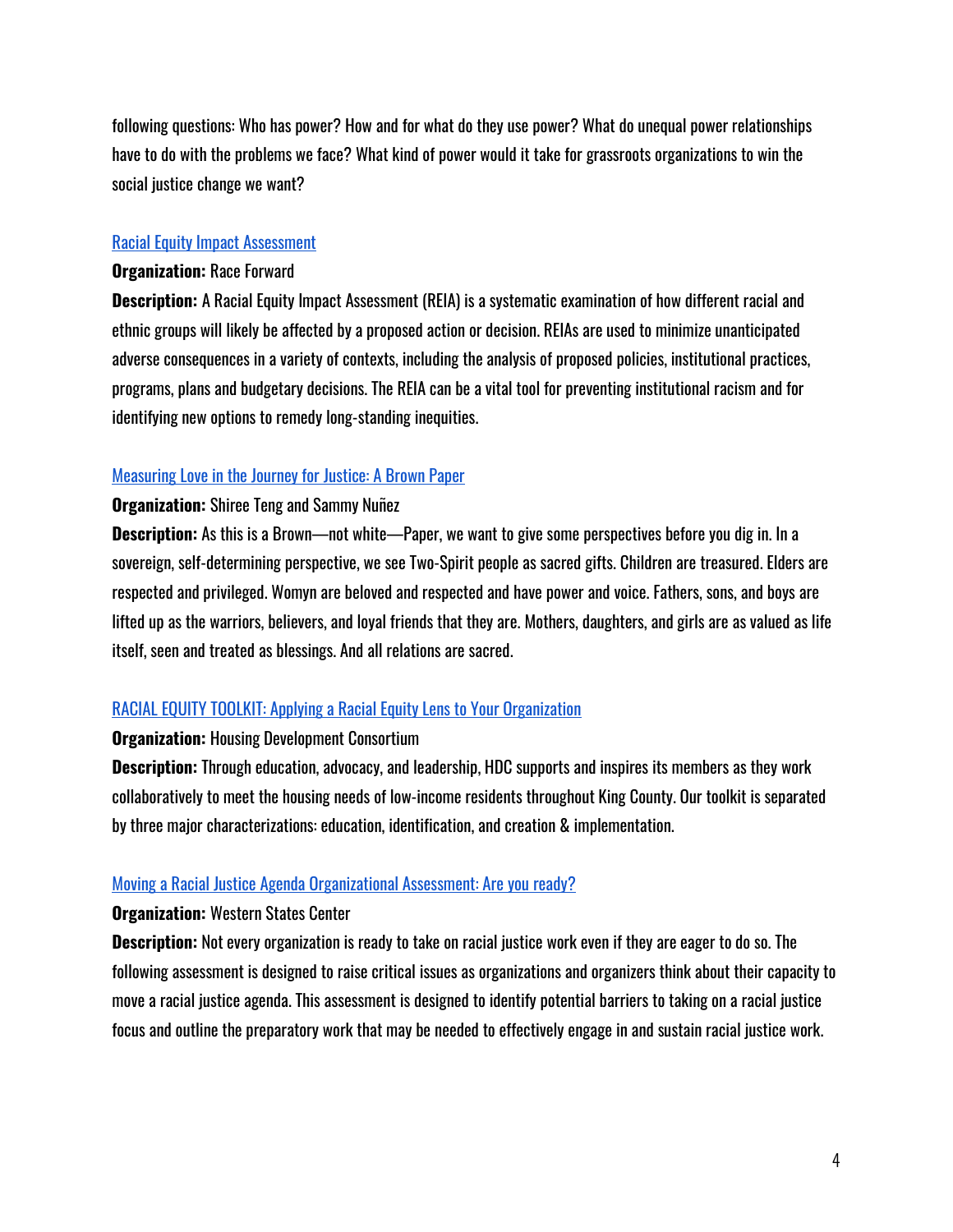### **Workshops and Training**

### **Organization: [PISAB \[People's Institute for Survival and Beyond\]](https://pisab.org/)**

**Description:** Undoing Racism for Community Organizing-We stand on the shoulders of generations who served before us as we bring people from all walks of life into a network of anti-racist community organizers. We've been organizing in the community to address structural racism and power for over 40 years. Before it was popular. Before it was profitable. We've heard many times from people that the Undoing Racism workshop is the Gold Standard when it comes to supporting people to understand how racism dehumanizes all of us, and how it can be undone. **Cost:** varies

### **Organization:** Interaction Institute for Social Change

**Description:** [Fundamentals of Facilitation for Racial Justice Work](https://interactioninstitute.org/training/fundamentals-of-facilitation-for-racial-justice-work/) - Are you looking for new ways to help people who are different from one another talk about racism and then figure out what to do together? Have you ever been leading a group and been stopped in your tracks by someone's comment or question? In our work as leaders, knowing about structural racism and understanding the difference between "inclusion" and "equity" are one thing; being effective at helping other people talk about them and facilitate impactful action is another. The workshop will deepen your skills to do just that, in both virtual and in-person environments. **Cost:** \$750/per person Nonprofit | \$950/per person Foundation

### **Organization:** Interaction Institute for Social Change

**Description:** [Facilitative Leadership for Social Change](https://interactioninstitute.org/training/facilitative-leadership-for-social-change-virtual/) – Virtual - Effective leadership in these times is not about striving to control what is uncontrollable; rather, it is about creating the conditions for groups, teams, organizations, and communities to effectively and creatively intervene in the structural, institutional, interpersonal, and internalized effects of the systems that shape our lives. This includes making it easy for others — regardless of race, class, gender, ability, sexuality, and other identities and experiences — to offer their perspectives and talents, speak up when they have problems, take initiative, make decisions, work with others, and share responsibility for the health of the team, organization, or community.

**Cost:** \$1,050/per person Nonprofit | \$1,325/per person Foundation

### **Organization:** Interaction Institute for Social Change

**Description:** [Advancing Racial Justice: An Online Learning Series](https://interactioninstitute.org/training/arjonline/) **-** Advancing Racial Justice in Organizations (ARJ) is a capacity-building offering designed for multiracial teams of three to four people who want to develop plans for advancing and operationalizing racial justice and racial equity within their organizations or networks. The ideal team will include members of a new or ongoing Race, Equity, and Inclusion Team. Your team will be part of a cohort,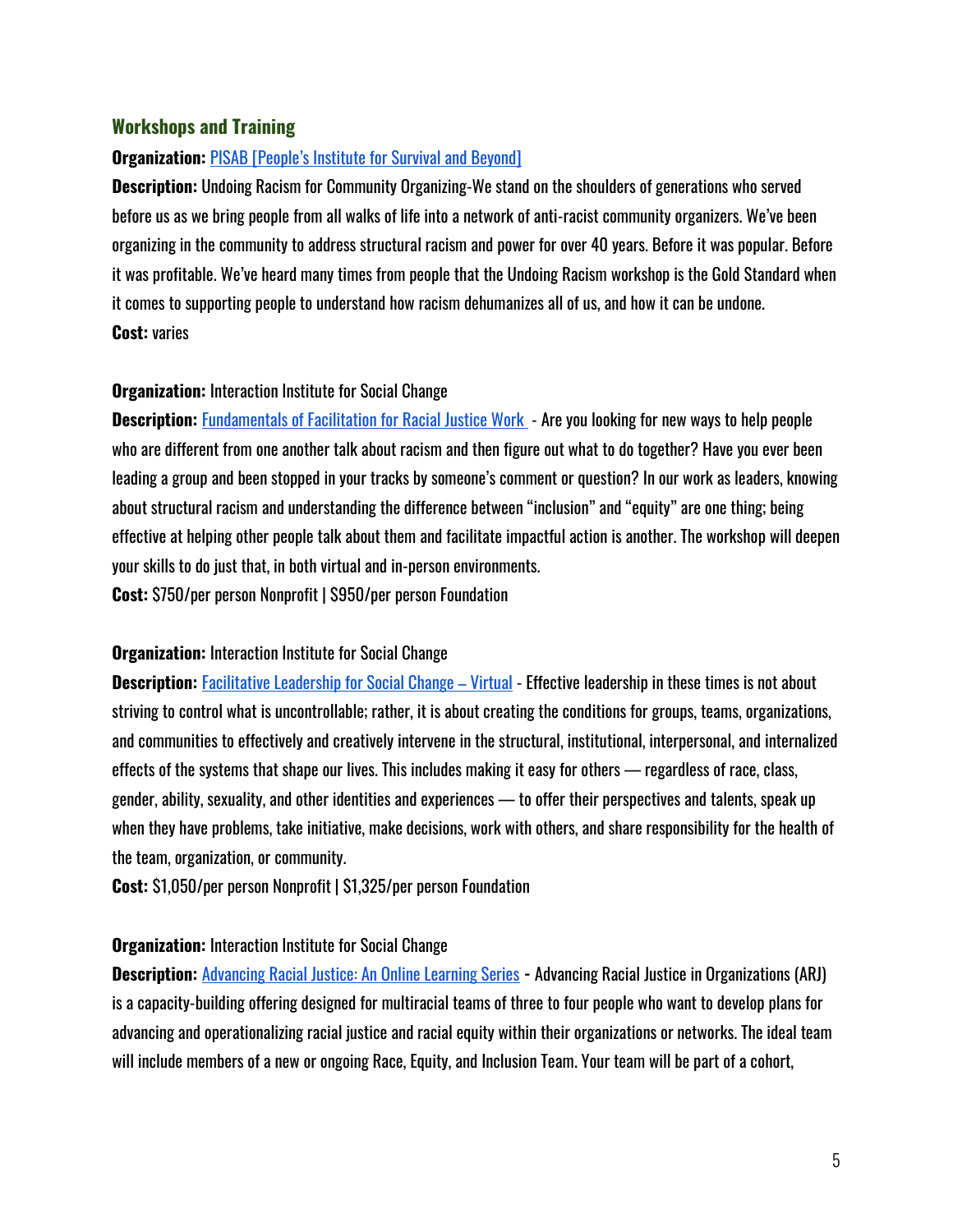learning alongside other teams about resources to design an organizational change process that includes different kinds of learning and plan.

**Cost:** The price for this series is \$7,350 per team (pricing may vary for foundations and for-profit organizations).

### **Organization:** One Square World

**Description: Understanding Structural Racism and Building Liberatory Power -** One Square World offers trainings primarily for people and groups working to center climate and environmental justice in organizing, power building, and policy-making. 1SW's trainings focus on understanding the systemic nature of oppression and how to create systems that center liberation.

**Cost: \$**300-600 per person. Contact [andrea@onesquareworld.org](mailto:andrea@onesquareworld.org) for more information

### **Organization:** Race Forward

**Description:** [Building Racial Equity \(Level 1\)](https://www.raceforward.org/trainings) - Race Forward's Building Racial Equity series is a collection of interactive training for those who wish to sharpen their skills and strategies to address structural racism and advance racial equity. Unlike "diversity training" which primarily focuses on interpersonal relations and understanding, the Building Racial Equity training emphasizes how to challenge and change institutional racial inequities.

### **Cost:** \$100 - \$450

Early Bird rates are available in a few locations until a month before the event, only full price tickets are available within a month leading to the event. For scholarship applications and any questions, email the Building Racial Equity team at **bre@raceforward.org**.

### **Organization:** Race Forward

**Description:** [Building Racial Equity \(Level 2\)](https://www.raceforward.org/trainings) - Race Forward believes that the root of our current conditions is structural racism. Our offering in this moment is to fortify our communities with the tools and analysis we will need to effectively shift power for racial justice within our institutions, policies, and lives. This entirely new training is the next step in our Building Racial Equity training series. You must have participated in a foundational Building Racial Equity training in order to access Organizing Racial Equity: Shifting Power.

## **Cost:** \$100 - \$450

Early Bird rates are available in a few locations until a month before the event, only full price tickets are available within a month leading to the event. For scholarship applications and any questions, email the Building Racial Equity team at [bre@raceforward.org.](mailto:bre@raceforward.org)